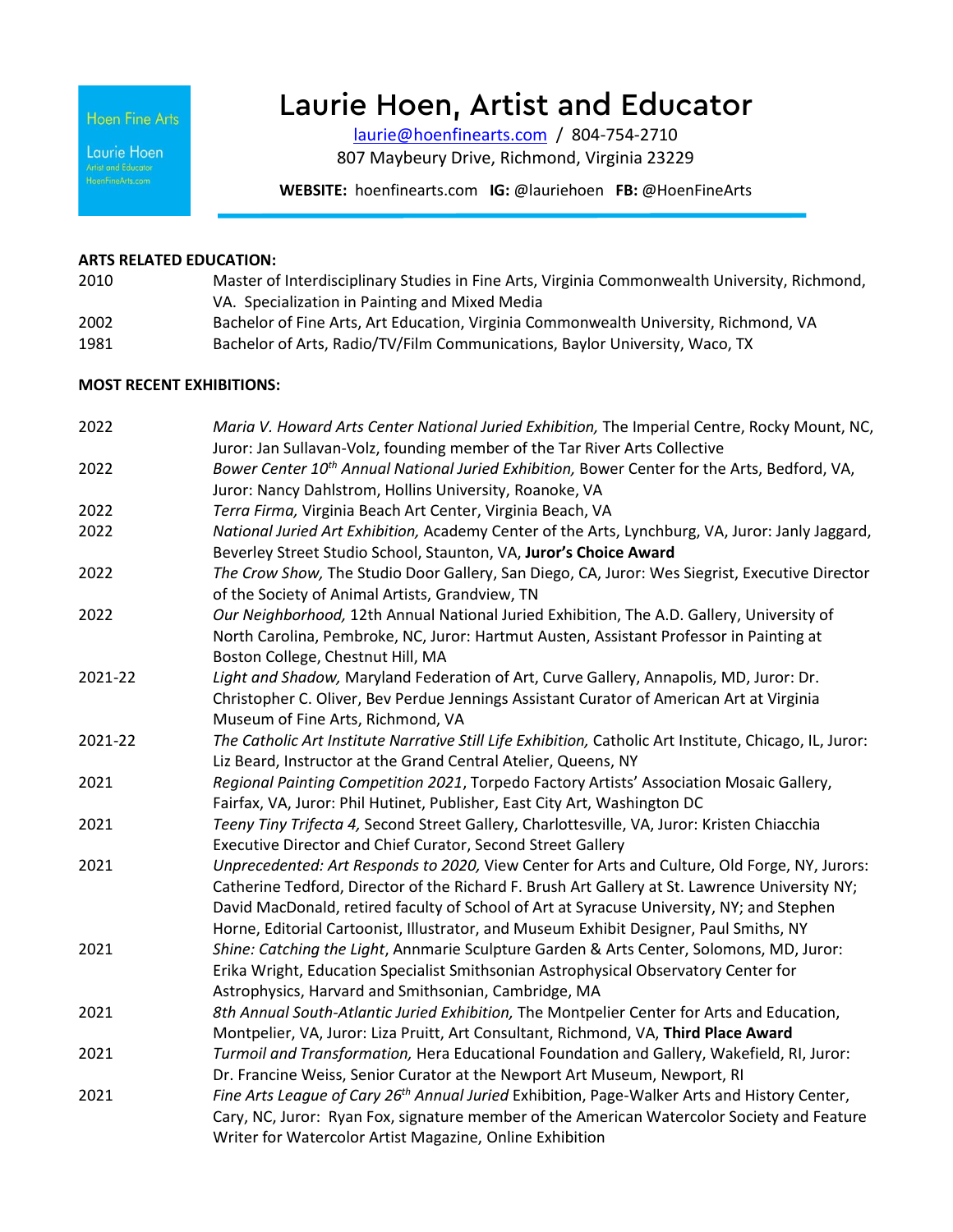| 2021 | Animal?, Mineral or Vegetable?, Dallas Metro Arts Contemporary, Plano, TX, Juror: Professor<br>Jerry E. Smith, Gallery Director and Educator, Plano, TX                                 |
|------|-----------------------------------------------------------------------------------------------------------------------------------------------------------------------------------------|
| 2021 | Artist Choice Juried Regional Exhibit, Frederick Gallery, Fredericksburg Center for the Creative                                                                                        |
|      | Arts, Fredericksburg, VA, Juror: Chris Gregson, Studio Artist and Guest Curator, Lecturer, and                                                                                          |
|      | Critic for regional University and College Art Departments, Third Place Award                                                                                                           |
| 2021 | Juried All-Media Show, Crossroads Art Center, Richmond, VA, Juror: Emily Smith, Executive                                                                                               |
|      | Director of 1708 Gallery, Richmond, VA, First Place Award                                                                                                                               |
| 2021 | Domestic Warfare, The Well Art Gallery, Richmond, VA, Juror: Rosetta                                                                                                                    |
| 2021 | Black Lives Matter Juried Show, First Unitarian Universalist Church, Richmond, VA, Jurors:                                                                                              |
|      | Emily Smith, Executive Director of 1708 Gallery, Richmond, VA and Francis Thompson, Art                                                                                                 |
|      | Program Project Manager at JLL, Richmond, VA, Online Exhibition                                                                                                                         |
| 2020 | Juried All-Media Show, Crossroads Art Center, Richmond, VA, Juror: Francis Thompson is the                                                                                              |
|      | Art Program Project Manager at JLL, Richmond, VA, Third Place Award                                                                                                                     |
| 2020 | Science!, Gallery5, Richmond, VA, Online Exhibition                                                                                                                                     |
| 2020 | Stokes of Genius, Maryland Federation of Art, Annapolis, MD, Juror: Professor Mark Karnes,                                                                                              |
| 2020 | The Maryland Institute College of Art, Baltimore, MD<br>Black Lives Matter / Speak Your Truth, The Athenaeum/NVFAA, Alexandria, VA, Jurors: KaNikki                                     |
|      | Jakarta, Poet Laureate of Alexandria, Victor Ekpuk, artist and Twig Murray, Athenaeum Gallery                                                                                           |
|      | Director, Online Exhibition                                                                                                                                                             |
| 2020 | Juried All-Media Show, Crossroads Art Center, Richmond, VA, Juror: Professor Emerita Reni                                                                                               |
|      | Gower retired from Virginia Commonwealth University, Richmond, VA                                                                                                                       |
| 2020 | Sea of Change Mid-Atlantic Exhibition, Virginia Beach Art Center, Virginia Beach, VA, Juror:                                                                                            |
|      | Gary Ryan, Executive Director of Virginia Museum of Contemporary Art, Second Place Award                                                                                                |
| 2020 | Rehoboth Art League 9th Annual Regional Juried Biennial Exhibition, Corkran and Tubbs                                                                                                   |
|      | Galleries, Rehoboth Beach, DE, Juror: Robin Craren, Barnes Foundation in Philadelphia, PA                                                                                               |
| 2020 | Terra & Tide II, Online Exhibition, Envision Arts, Denton, TX, Juror: Ginger Cochran, director                                                                                          |
|      | and curator for Armadillo Art Gallery in Denton TX, Best in Show Award                                                                                                                  |
| 2020 | What Lies Beneath Our Wings?, Solo Exhibition, artspace gallery, Richmond, VA                                                                                                           |
| 2020 | ArtWork From Home, Online Exhibition during Quarantine, Art Gym Gallery, Denver, CO, Juror:                                                                                             |
|      | Ilan Gutin, Gallery Coordinator, Formerly International Admissions Counselor and Educator at                                                                                            |
|      | School of the Art Institute of Chicago, Co-Founder and Co-Director of Fernwey Gallery, Chicago                                                                                          |
| 2020 | Academy Center of the Arts 2020 National Juried Art Exhibition, Lynchburg, VA, Juror: Jeffrey                                                                                           |
|      | W. Allison, Paul Mellon Collection Educator and Manager, Statewide Programs and Exhibitions                                                                                             |
|      | at the Virginia Museum of Fine Arts, Third Place Award                                                                                                                                  |
| 2020 | Maria V. Howard Arts Center National Juried Exhibition, Rocky Mount, NC, Juror: Susan Alta                                                                                              |
|      | Martin, Artist and Educator at Western Carolina University, Second Place Award                                                                                                          |
| 2020 | Tenth Annual Art and Earth Juried Art Exhibit, Berkeley Arts Council, Martinsburg, WV, Juror:<br>Janis Goodman, Professor of Fine Art, Corcoran School of the Arts & Design, The George |
|      | Washington University, Washington, DC                                                                                                                                                   |
|      |                                                                                                                                                                                         |
|      |                                                                                                                                                                                         |
| 2020 | Earth Works: Art in Ecological Context, Barrett Art Center, Poughkeepsie, NY, Juror: Karl                                                                                               |
|      | Kusserow, John Wilmerding Curator of American Art at the Princeton University Art Museum                                                                                                |
| 2020 | Edna Curry/John Bower 6th Annual Exhibition, Bower Center for the Arts, Bedford, VA, Judge:                                                                                             |
|      | <b>Tracy Budd</b>                                                                                                                                                                       |
| 2020 | On Thin Ice, Carlisle Arts Learning Center, Carlisle, PA, Juror: Lauren Nye, Susquehanna Art<br>Museum, Best in Show Award                                                              |

## **CURRITORIAL EXPERIENCE:**

- 
- 2020 *Fearless Women of Faith,* Inaugural regional art exhibition for WomanKind RVA Biennial Conference, Richmond, VA